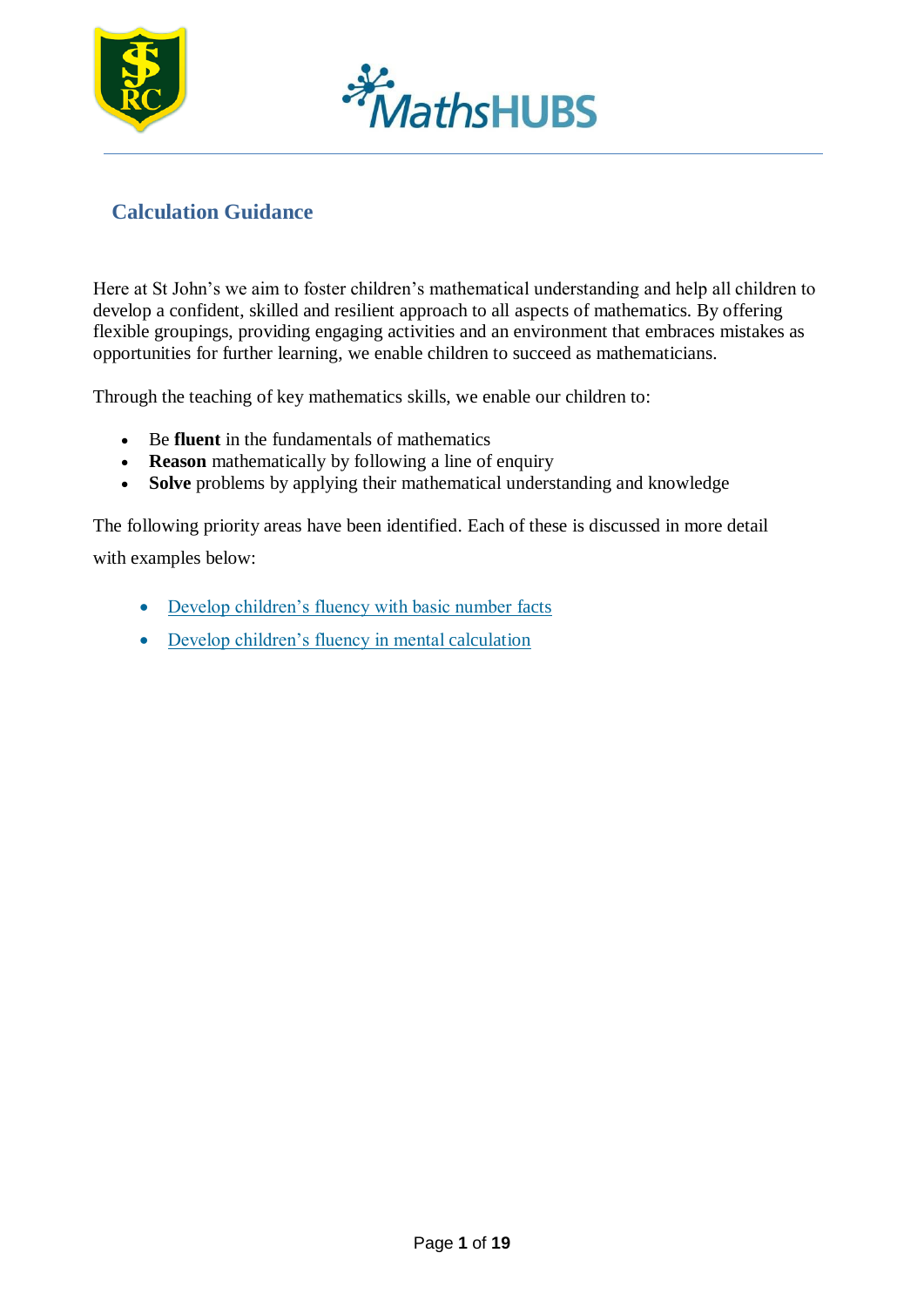



- Develop children's understanding of the  $=$  symbol
- [Develop children's fluency in the use of written](#page-2-1) methods
- [Teach inequality alongside teaching](#page-4-0) equality
- [Don't count,](#page-5-0) calculate
- [Look for pattern and make](#page-6-0) connections
- [Use intelligent](#page-6-1) practice
- [Use empty box](#page-7-0) problems
- [Expose mathematical structure and work](#page-8-0) systematically
- [Move between the concrete and the](#page-10-0) abstract
- [Contextualise the](#page-10-0) mathematics
- [Use questioning to develop mathematical](#page-13-0) reasoning
- [Expect children to use correct mathematical terminology and speak in full](#page-16-0) [sentences](#page-16-0)
- [Identify difficult](#page-18-0) points

#### <span id="page-1-0"></span>**Develop children's fluency with basic number facts**

Fluent computational skills are dependent on accurate and rapid recall of basic number bonds to 20 and times-tables facts. Research has found that spending a short time every day on these basic facts quickly leads to improved fluency. This can be done using simple whole class chorus chanting. This is an important step to developing conceptual understanding through identifying patterns and relationships between the tables (for example, that the products in the  $6\times$  table are double the products in the  $3\times$  table). We have found that this has helped children develop a strong sense of number relationships, an important prerequisite for procedural fluency.

Children in Shanghai learn their multiplication tables in this order to provide opportunities to make connections: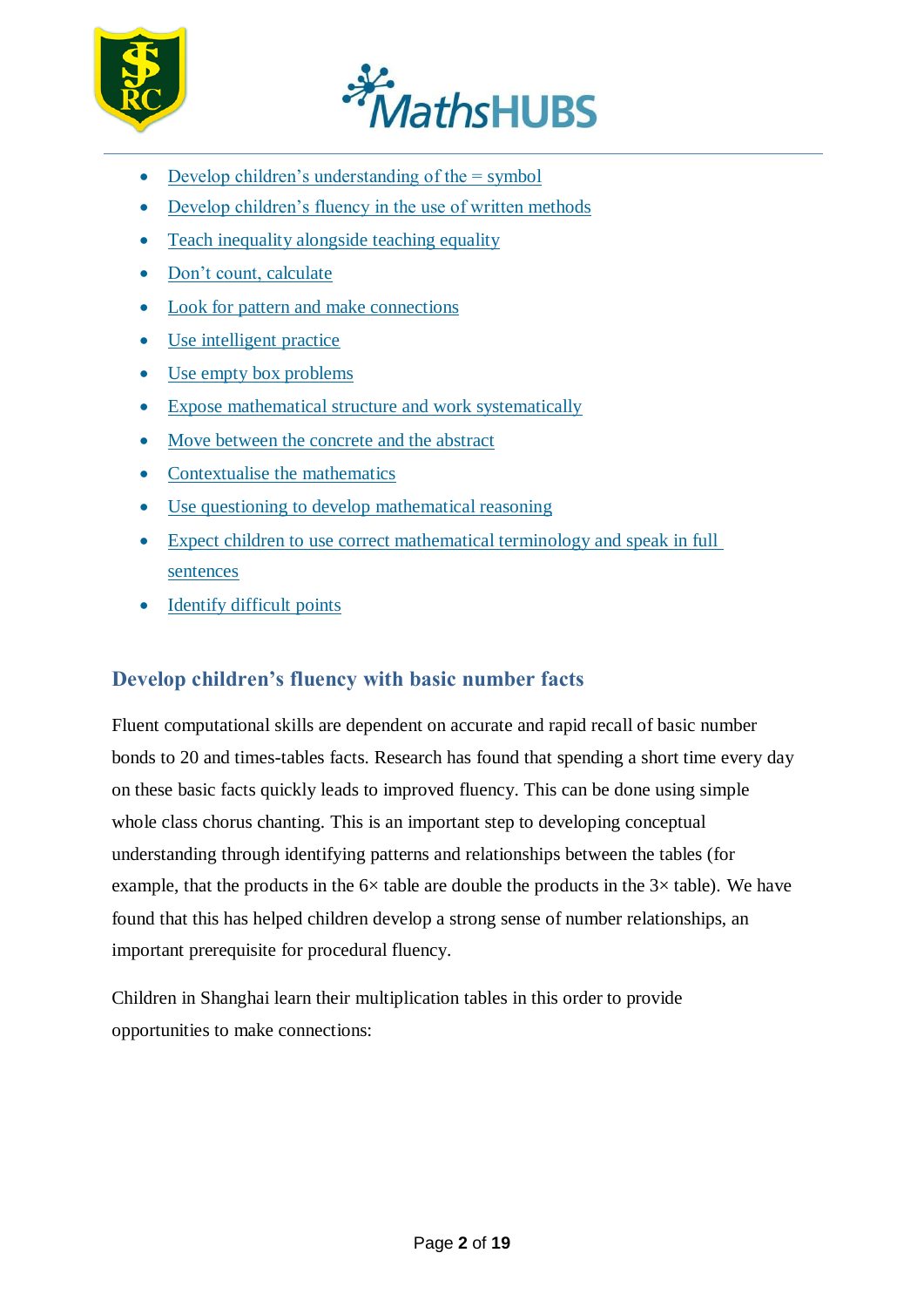





#### <span id="page-2-0"></span>**Develop children's fluency in mental calculation**

Efficiency in calculation requires having a variety of mental strategies. We emphasise the importance of 10 and partitioning numbers to bridge through 10. For example:

$$
9+6=9+1+5=10+5=15.
$$

This is sometimes referred to "magic 10". It is helpful to make a 10 as this makes the calculation easier.

#### <span id="page-2-1"></span>**Develop fluency in the use of formal written methods**

Teaching column methods for calculation provides the opportunity to develop both procedural and conceptual fluency. Alongside this, base ten apparatus can be used and illustrated in textbooks to support the development of fluency and understanding.

Informal methods of recording calculations are an important stage to help children develop fluency with formal methods of recording. However, these should only used for a short period, to help children understand the internal logic of formal methods of recording calculations. They are stepping stones to formal written methods. Here is an example from a Shanghai textbook: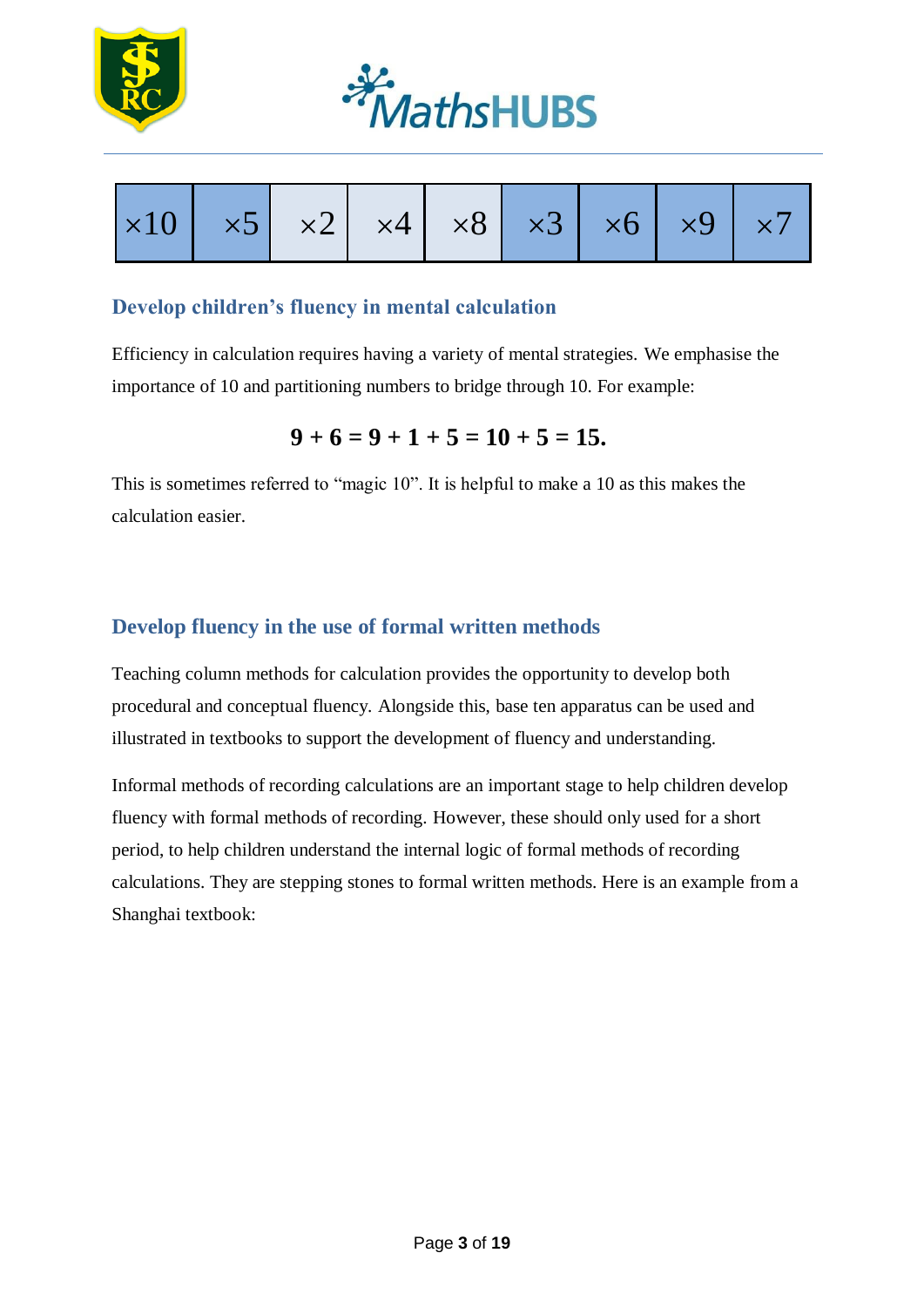





#### <span id="page-3-0"></span>**Develop children's understanding of the = symbol**

The symbol **=** is an assertion of equivalence. If we write:

$$
3+4=6+1
$$

then we are saying that what is on the left of the = symbol is necessarily equivalent to what is on the right of the symbol. But many children interpret  $=$  as being simply an instruction to evaluate a calculation, as a result of always seeing it used thus:

$$
3 + 4 =
$$
  

$$
5 \times 7 =
$$
  

$$
16 - 9 =
$$

If children only think of  $=$  as meaning "work out the answer to this calculation" then they are likely to get confused by empty box questions such as: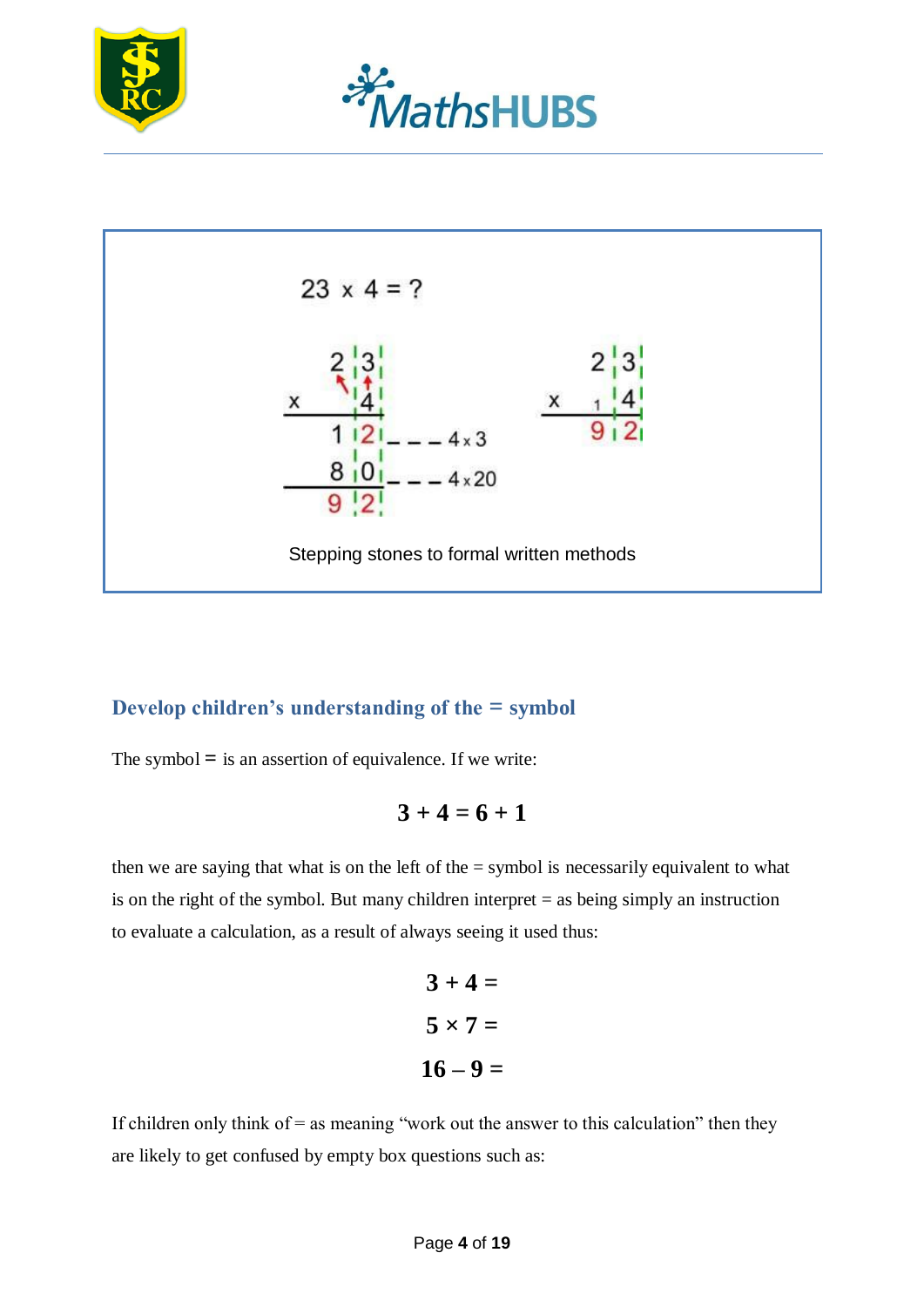



 $3 + \Box = 8$ 

Later they are very likely to struggle with even simple algebraic equations, such as:

 $3y = 18$ 

One way to model equivalence such as  $2 + 3 = 5$  is to use balance scales.

Chinese textbooks vary the position of the  $=$  symbol and include empty box problems from Grade 1 (equivalent to Year 2 in England) to deepen children's understanding of the  $=$ symbol.

#### <span id="page-4-0"></span>**Teach inequality alongside teaching equality**

To help young children develop their understanding of equality, they also need to develop understanding of inequality. One way to introduce the  $\langle$  and  $\rangle$  signs is to use rods and cubes to make a concrete and visual representations such as:



to show that 5 is greater than 2 ( $5 > 2$ ), 5 is equal to 5 ( $5 = 5$ ), and 2 is less than 5 (2)  $< 5$ ).

Balance scales can also be used to represent inequality.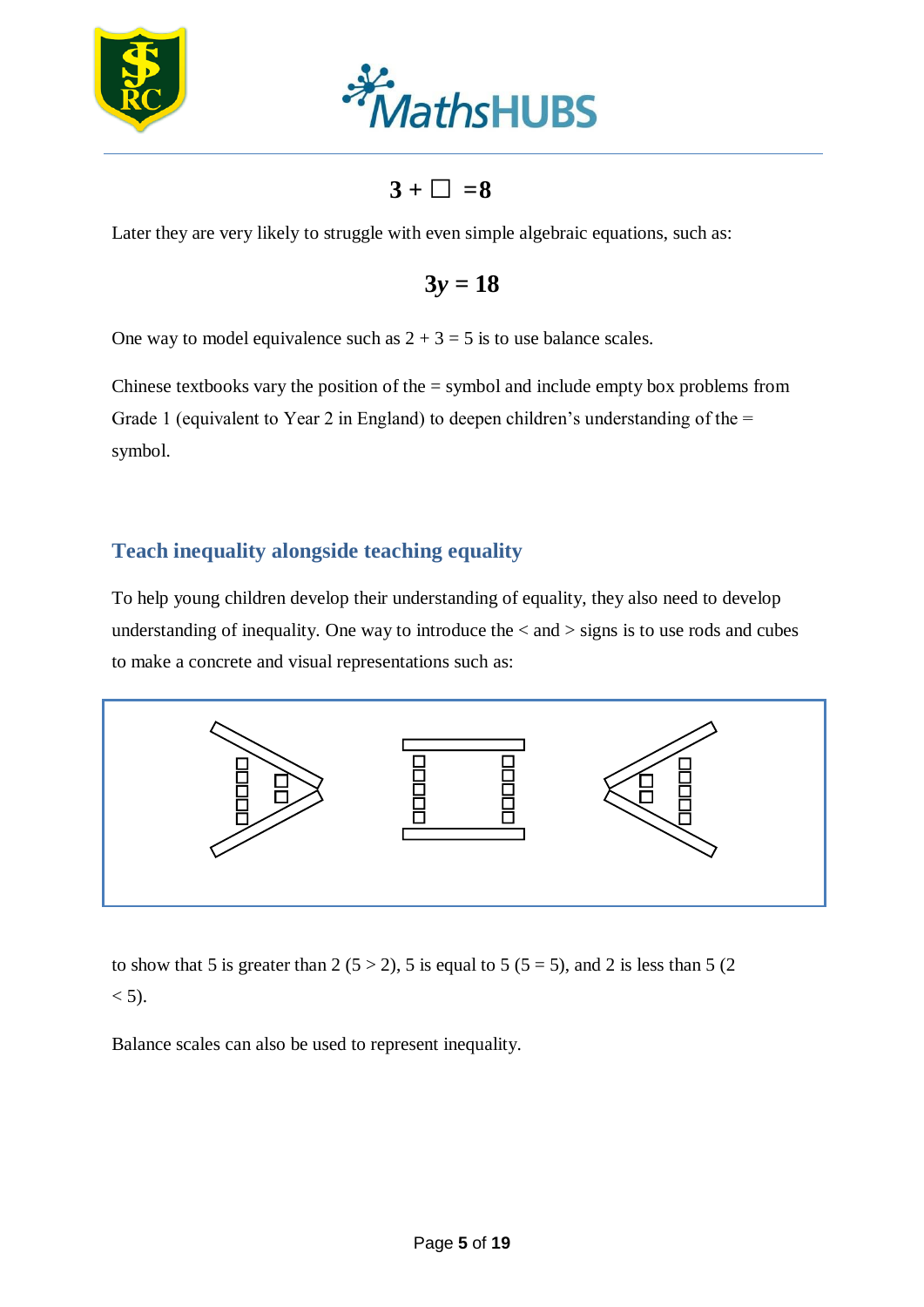



Incorporating both equality and inequality into examples and exercises can help children develop their conceptual understanding. For example, in this empty box problem children have to decide whether the missing symbol is  $\langle \cdot, = \text{or} \rangle$ :

# $5 + 7 \square$   $5 + 6$

An activity like this also encourages children to develop their mathematical reasoning: "I know that 7 is greater than 6, so 5 plus 7 must be greater than 5 plus 6".

Asking children to decide if number sentences are true or false also helps develop mathematical reasoning. For example, in discussing this statement:

 $4+6+8>3+7+9$ 

a child might reason that "4 plus 6 and 3 plus 7 are both 10. But 8 is less than 9. Therefore  $4 + 6 + 8$  must be less than  $3 + 7 + 9$ , not more than  $3 + 7 + 9$ ".

In both these examples the numbers have been deliberately chosen to allow the children to establish the answer without actually needing to do the computation. This emphasises further the importance of mathematical reasoning.

#### <span id="page-5-0"></span>**Don't count, calculate**

Young children benefit from being helped at an early stage to start calculating, rather than relying on 'counting on' as a way of calculating. For example, with a sum such as:

$$
4+7=
$$

Rather than starting at 4 and counting on 7, children could use their knowledge and bridge to 10 to deduce that because  $4 + 6 = 10$ , so  $4 + 7$  must equal 11.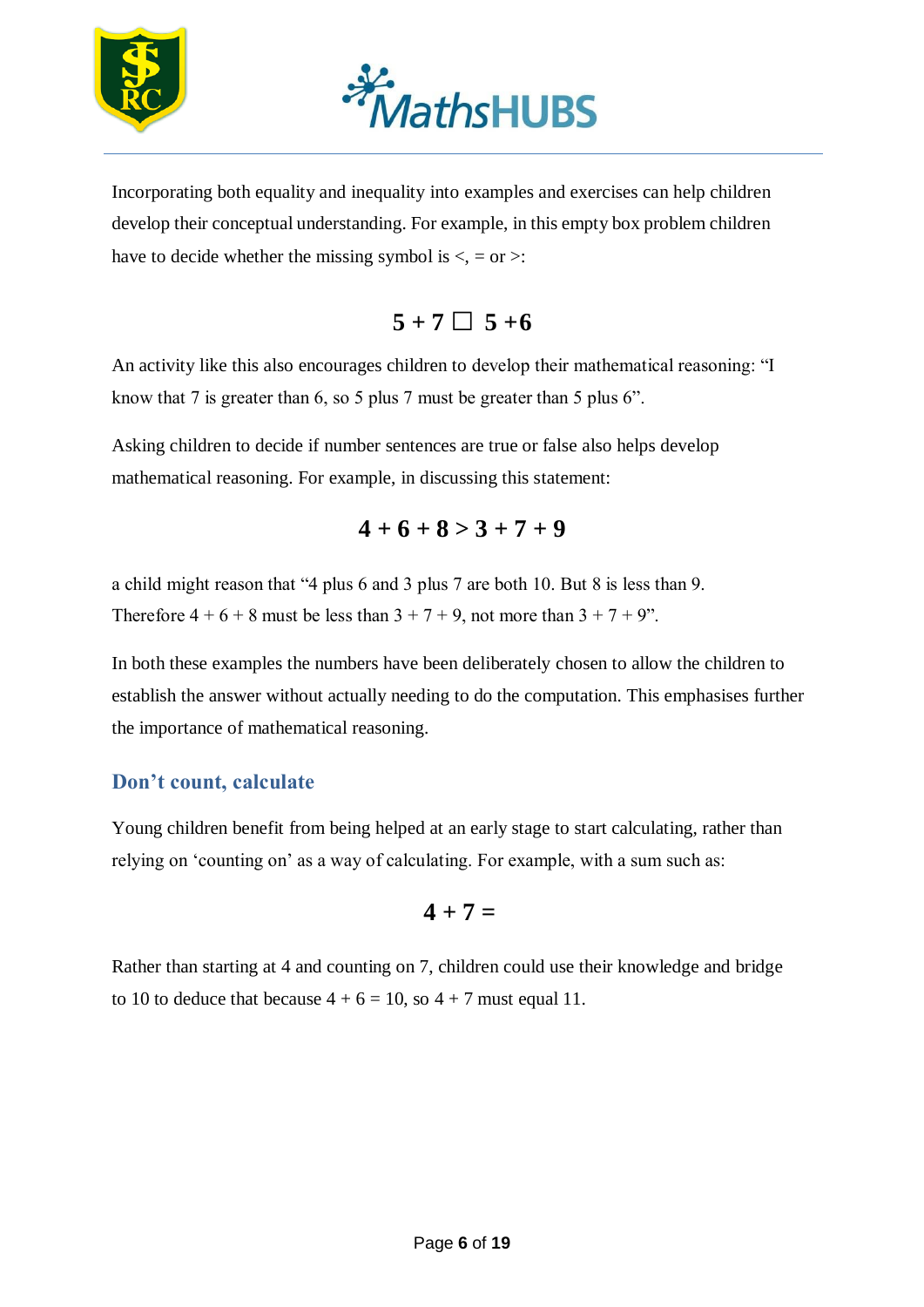



#### <span id="page-6-0"></span>**Look for pattern and make connections**

Shanghai teachers use a great many visual representations of the mathematics and some concrete resources. Understanding, however, does not happen automatically, children need to reason by and with themselves and make their own connections. The Shanghai teachers talk about getting children into good habits from Year 1 in terms of reasoning and looking for pattern and connections in the mathematics. The question "What's the same, what's different?" is used frequently to make comparisons. For example *"What's the same, what's different between the three times table and the six times table?"*

#### <span id="page-6-1"></span>**Use intelligent practice**

Chinese children do engage in a significant amount of practice of mathematics through class- and homework exercises. However, *in designing [these] exercises, the teacher is advised to avoid mechanical repetition and to create an appropriate path for practising the thinking process with increasing creativity* (Gu, 1991). The practice that Chinese children engage in provides the opportunity to develop both procedural and conceptual fluency. Children are required to reason and make connections between calculations. The connections made improve their fluency.

For example:

| $2 \times 3 =$   | $6 \times 7 =$                       | $9 \times 8 =$   |
|------------------|--------------------------------------|------------------|
| $2 \times 30 =$  | $6 \times 70 =$                      | $9 \times 80 =$  |
| $2 \times 300 =$ | $6 \times 700 =$                     | $9 \times 800 =$ |
| $20 \times 3 =$  | $60 \times 7 =$                      | $90 \times 8 =$  |
| $200 \times 3 =$ | $600 \times 7 =$                     | $900 \times 8 =$ |
|                  |                                      |                  |
|                  | Shanghai Textbook Grade 2 (aged 7/8) |                  |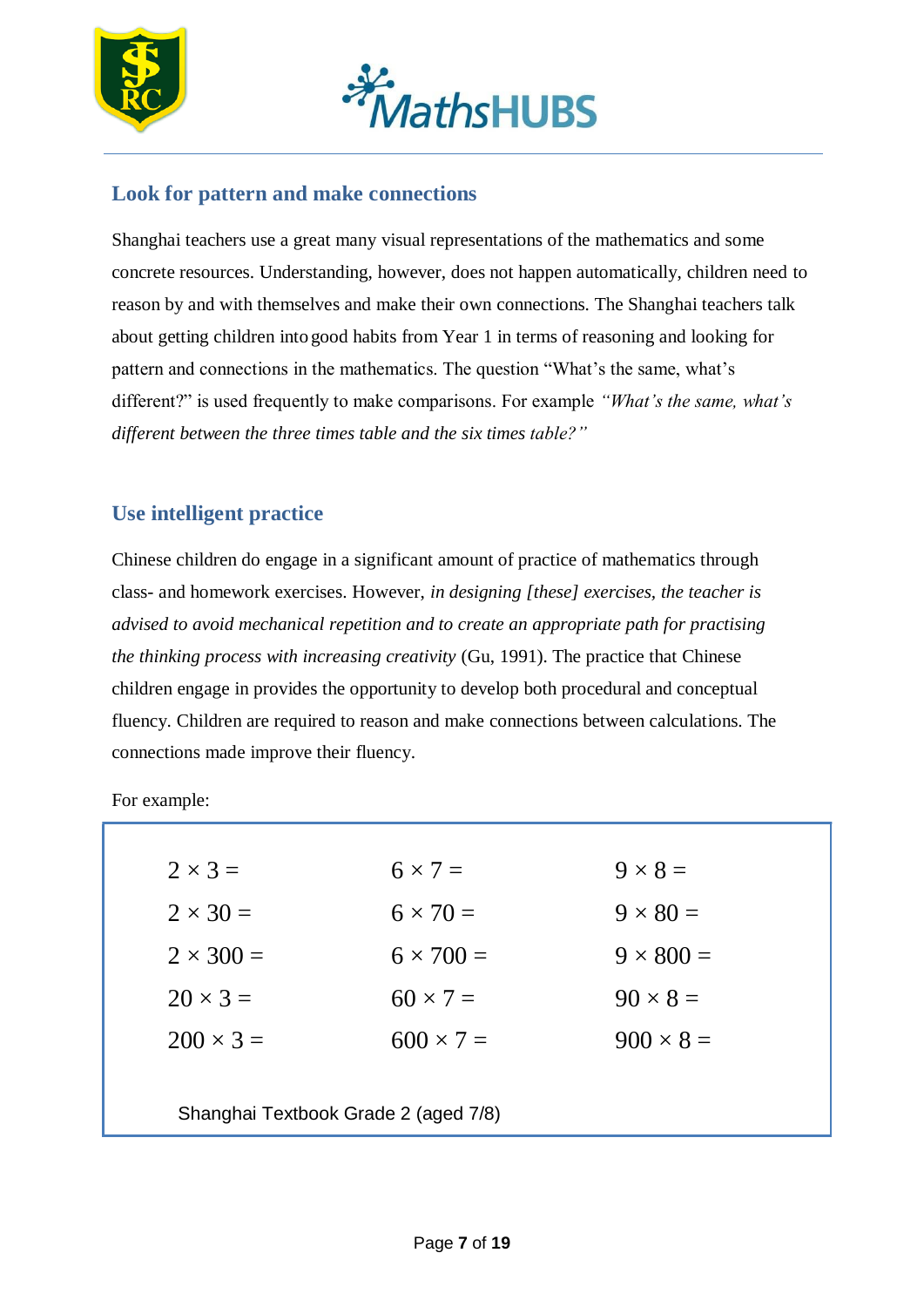



### <span id="page-7-0"></span>**Use empty box problems**

Empty box problems are a powerful way to help children develop a strong sense of number through intelligent practice. They provide the opportunity for reasoning and finding easy ways to calculate. They enable children to practise procedures, whilst at the same time thinking about conceptual connections.

A sequence of examples such as

$$
3 + \square = 8
$$
  

$$
3 + \square = 9
$$
  

$$
3 + \square = 10
$$
  

$$
3 + \square = 11
$$

helps children develop their understanding that the = symbol is an assertion of equivalence, and invites children to spot the pattern and use this to work out the answers.

This sequence of examples does the same at a deeper level:

$$
3 \times \square + 2 = 20
$$
  
\n
$$
3 \times \square + 2 = 23
$$
  
\n
$$
3 \times \square + 2 = 26
$$
  
\n
$$
3 \times \square + 2 = 29
$$
  
\n
$$
3 \times \square + 2 = 35
$$

Children should also be given examples where the empty box represents the operation, for example:

$$
4 \times 5 = 10 \square 10
$$
  

$$
6 \square 5 = 15 + 15
$$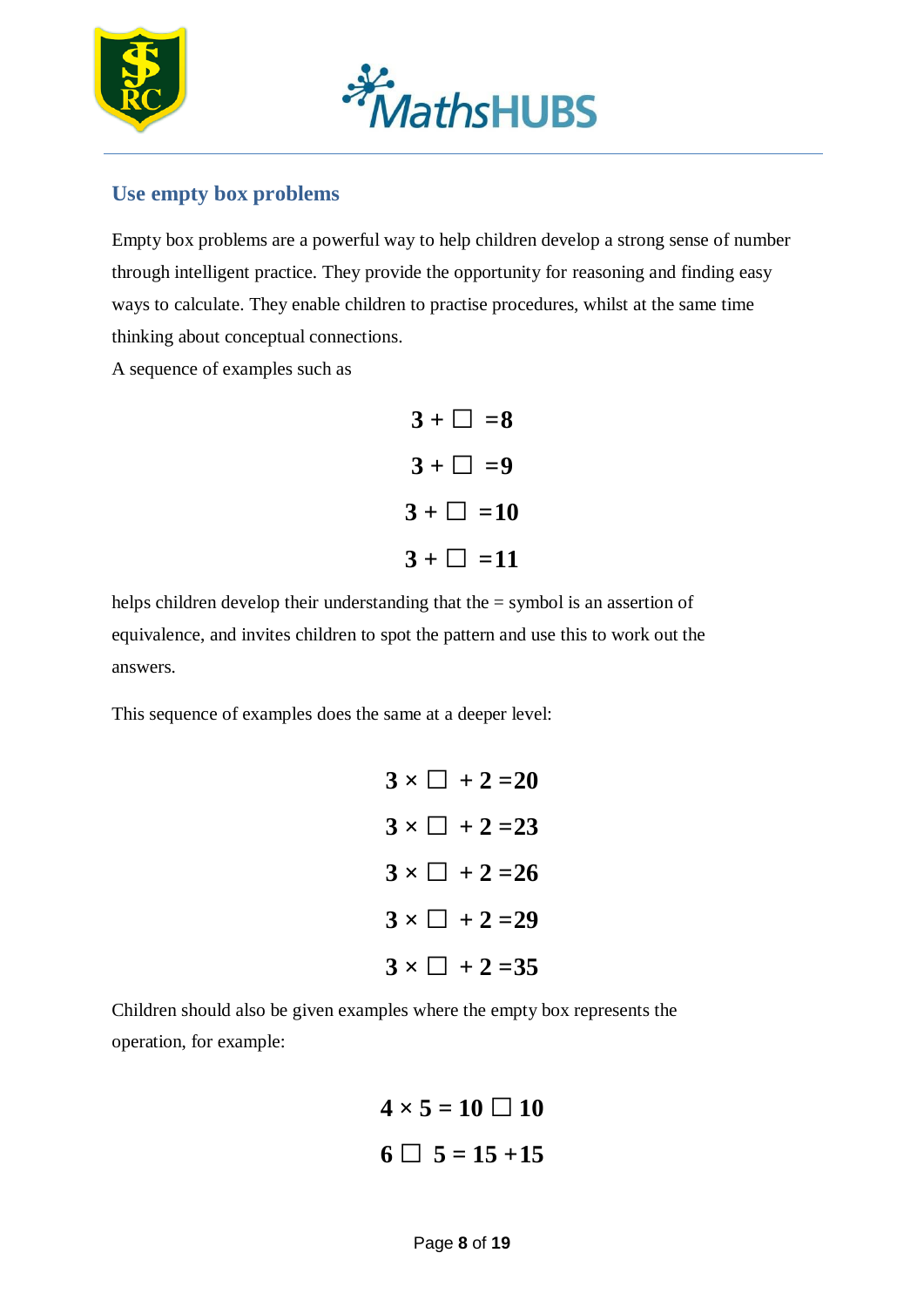



 $6 \square 5 = 20 \square 10$  $8 \square 5 = 20 \square 20$ **8** □ **5** = **60** □ **20** 

These examples also illustrate the careful use of variation to help children develop both procedural and conceptual fluency.

#### <span id="page-8-0"></span>**Expose mathematical structure and work systematically**

Developing instant recall alongside conceptual understanding of number bonds to 10 is important. This can be supported through the use of images such as the example illustrated below:



The image lends itself to seeing pattern and working systematically and children can connect one number fact to another and be certain when they have found all the bonds to 5.

Using other structured models such as tens frames, part whole models or bar models can help children to reason about mathematical relationships.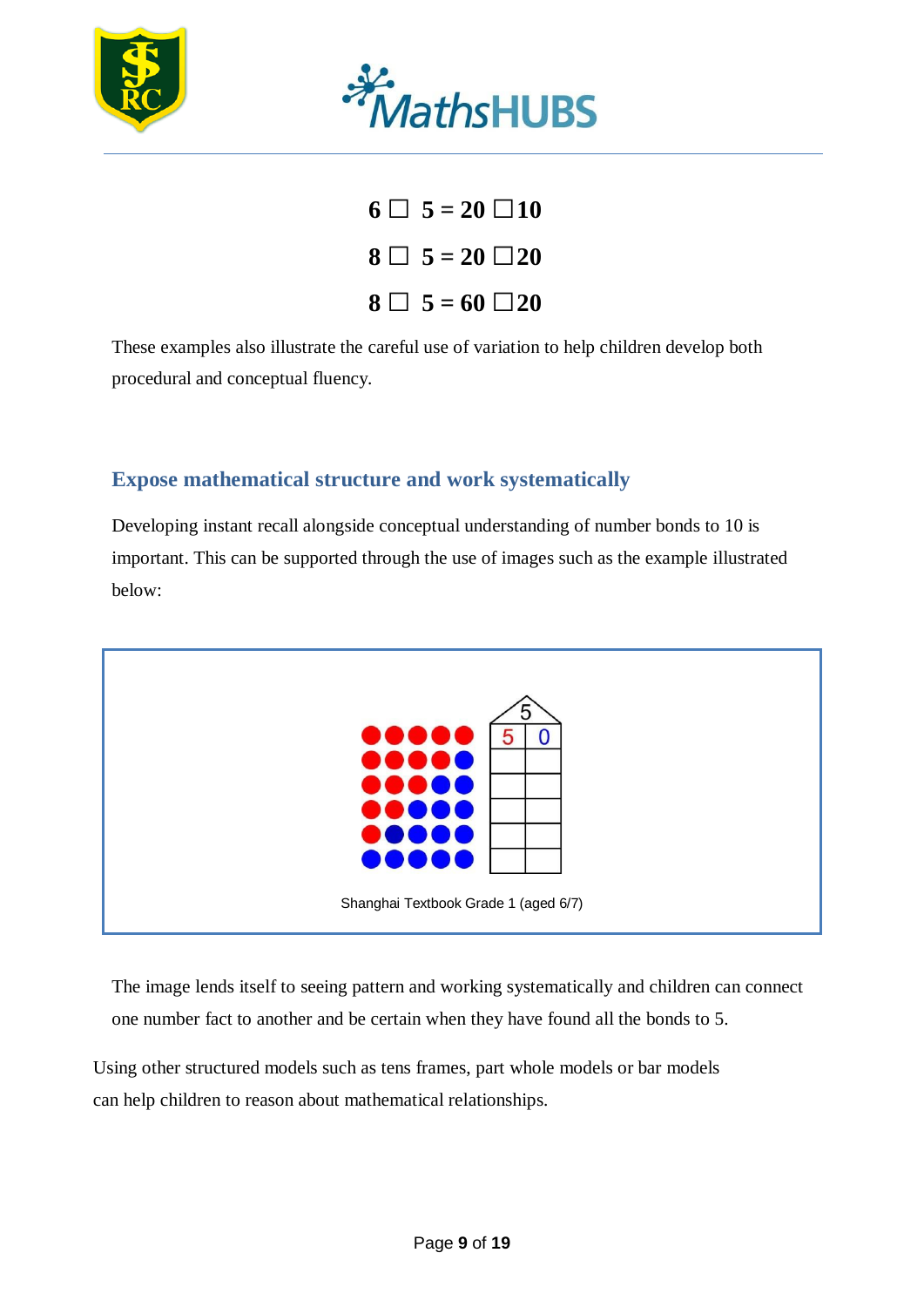





Connections between these models should be made, so that children understand the same mathematics is represented in different ways. Asking the question "What's the same what's different?" has the potential for children to draw out the connections.

Illustrating that the same structure can be applied to any numbers helps children to generalise mathematical ideas and build from the simple to more complex numbers, recognising that the structure stays the same; it is only the numbers that change. For example:

| 10<br>6<br>4 | 247<br>74<br>173 | 6.2<br>2.8<br>3.4 |
|--------------|------------------|-------------------|
| $6 + 4 = 10$ | $173 + 74 = 247$ | $3.4 + 2.8 = 6.2$ |
| $4+6=10$     | $74 + 173 = 247$ | $2.8 + 3.4 = 6.2$ |
| $10-6=4$     | $247 - 173 = 74$ | $6.2 - 3.4 = 2.8$ |
| $10 - 4 = 6$ | $247 - 74 = 173$ | $6.2 - 2.8 = 3.4$ |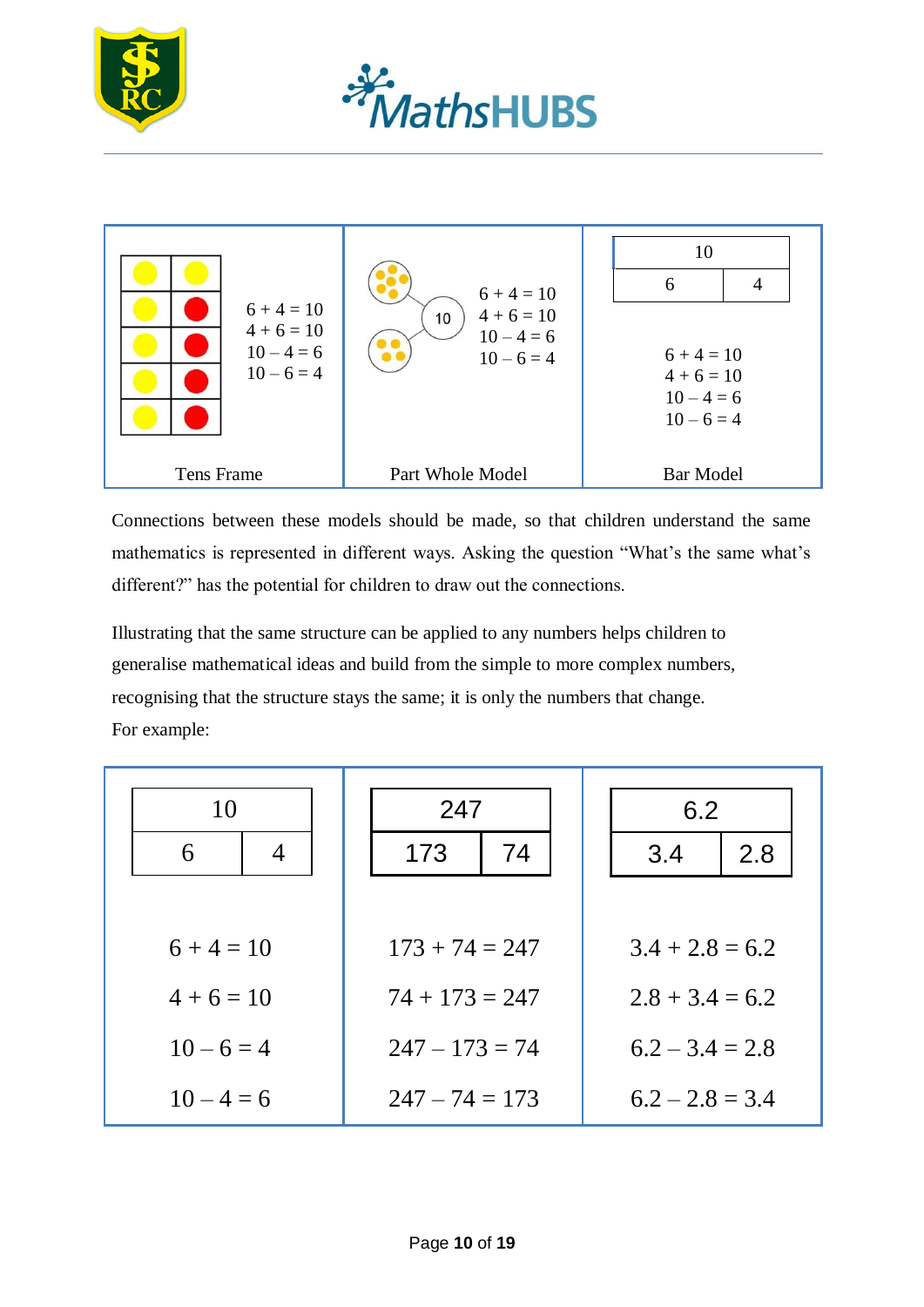



### <span id="page-10-0"></span>**Move between the concrete and the abstract**

Children's conceptual understanding and fluency is strengthened if they experience concrete, visual and abstract representations of a concept during a lesson. Moving between the concrete and the abstract helps children to connect abstract symbols with familiar contexts, thus providing the opportunity to make sense of, and develop fluency in the use of, abstract symbols.

For example, in a lesson about addition of fractions children could be asked to draw

8 8 1 a picture to represent the sum 4  $\frac{1}{2} = \frac{3}{2}$  $+$  $\frac{1}{2}$   $=$   $\frac{3}{2}$ . Alternatively, or in a subsequent

lesson, they could be asked to discuss which of three visual images correctly represents the sum, and to explain their reasoning:

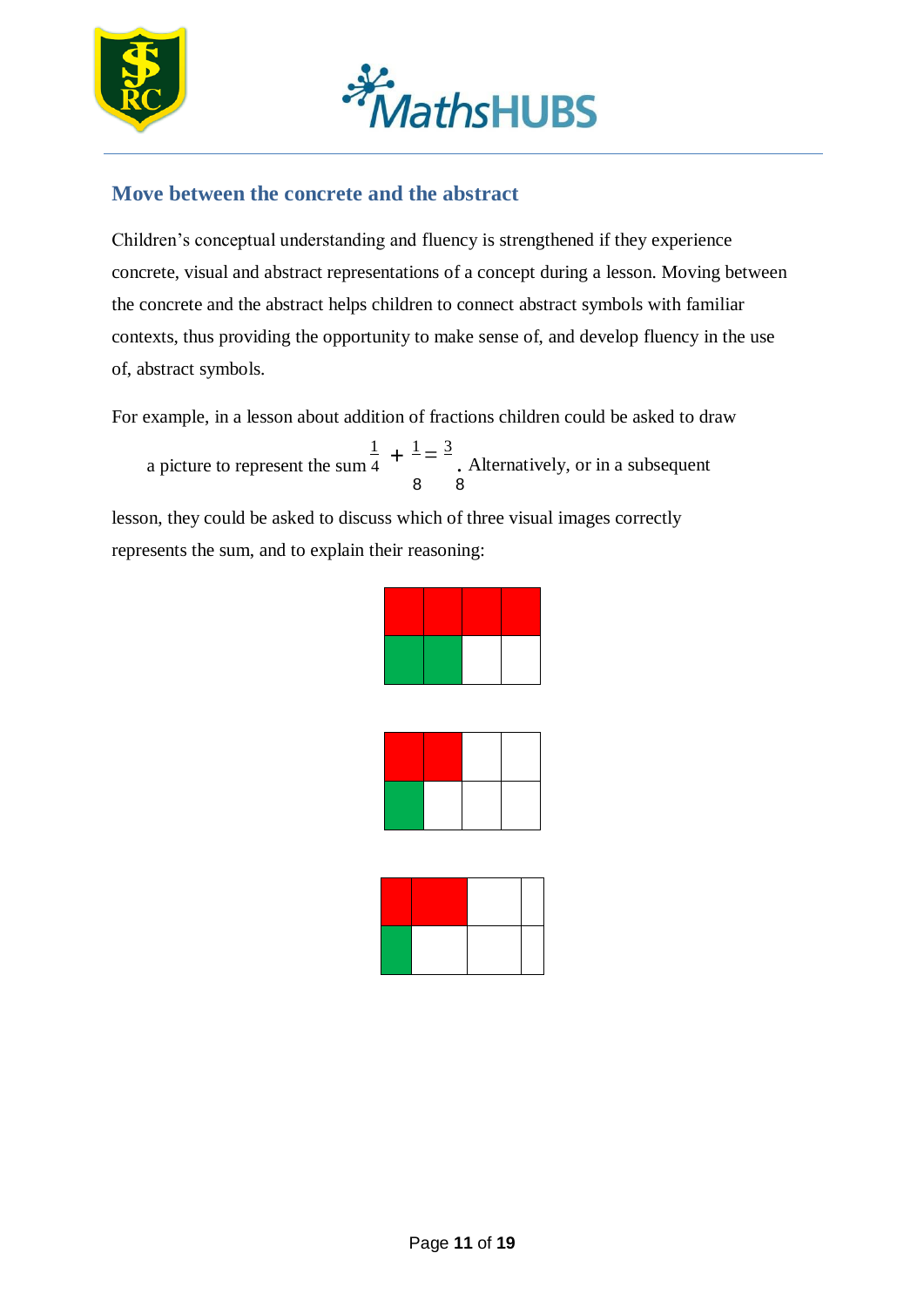



### **Contextualise the mathematics**

A lesson about addition and subtraction could start with this contextual story:

*"There are 11 people on a bus. At the next stop 4 people get on. At the next stop 6 people get off. How many are now on the bus?"*

This helps children develop their understanding of the concepts of addition and subtraction. But during the lesson the teacher should keep returning to the story. For example, if the children are thinking about this calculation

**14 – 8**

then the teacher should ask the children:

"What does the 14 mean? What does the 8 mean?", expecting that children will answer:

"There were 14 people on the bus, and 8 is the number who got off."

Then asking the children to interpret the meaning of the terms in a sum such as  $7 + 7$  $= 14$  will give a good assessment of the depth of their conceptual understanding and their ability to link the concrete and abstract representations of mathematics

The four slides below are taken from a lesson delivered by one of the Shanghai teachers (Li Dong)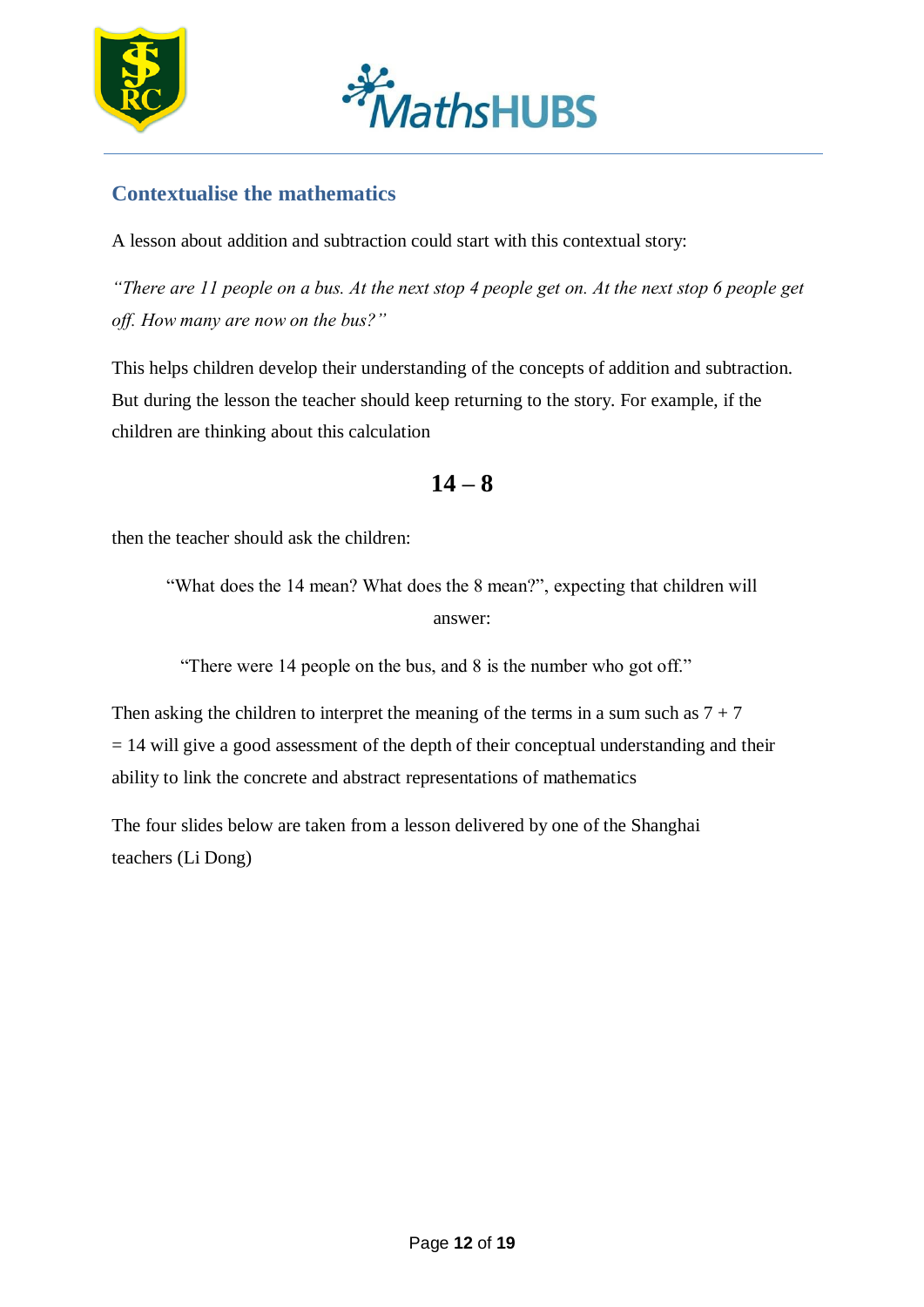





Notice how each activity varies. The children are asked to:

Slide 1: Start with the story (concrete) and write the number sentence (abstract).

Slide 2: Start with the story (concrete) and complete it. Then write the number sentence (abstract).

Slide 3: Start with the number sentence (abstract) and complete the story (concrete).

Slide 4: Start with part of the story, complete two elements of it (concrete with challenge) and then write the number sentence (abstract).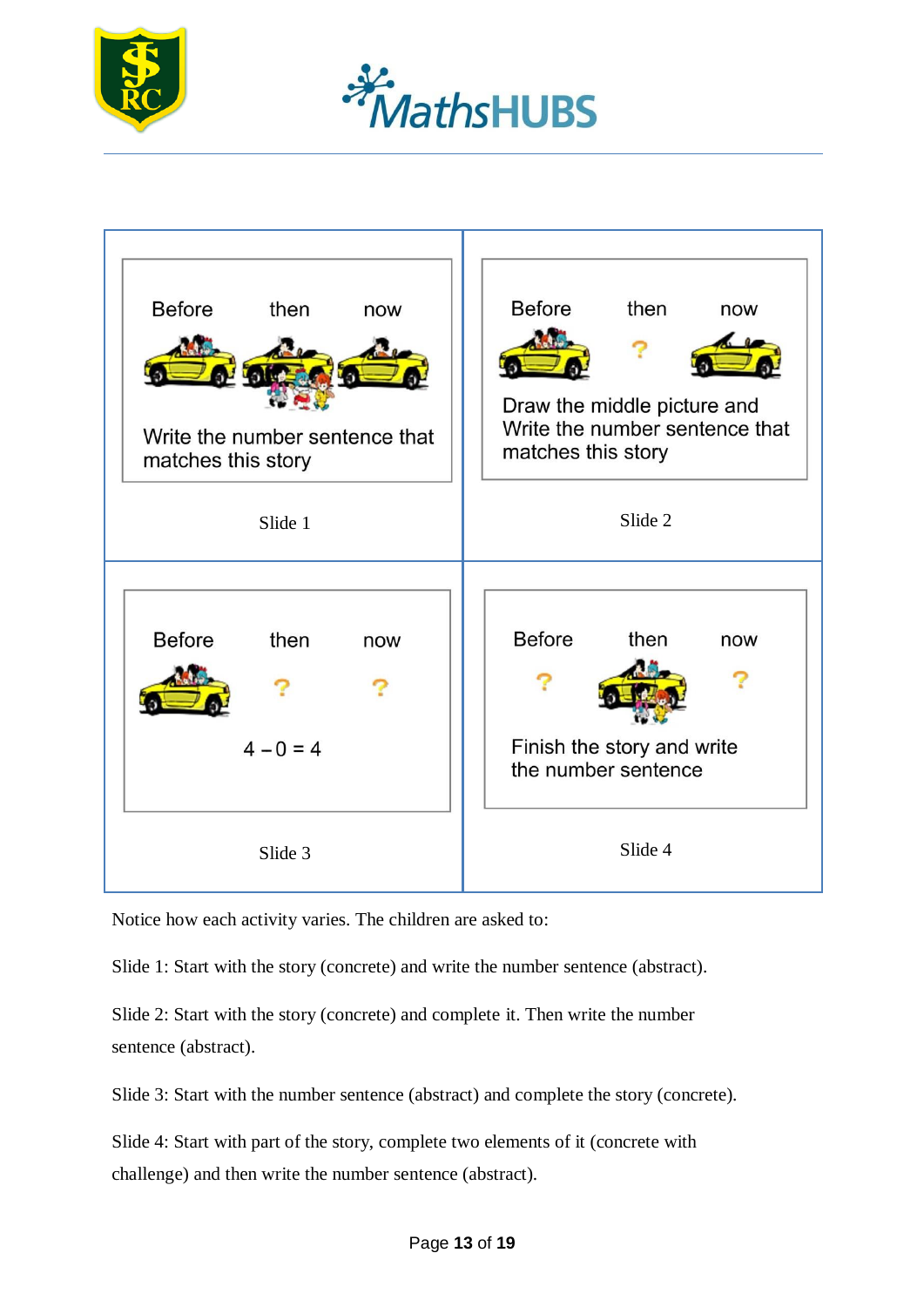



The children move between the concrete and the abstract and back to the concrete, with an increasing level of difficulty.

#### <span id="page-13-0"></span>**Use questioning to develop mathematical reasoning**

Teachers' questions in mathematics lessons are often asked in order to find out whether children can give the right answer to a calculation or a problem. But in order to develop children's conceptual understanding and fluency there needs to be a strong and consistent focus on questioning that encourages and develops their mathematical reasoning.

This can be done simply by asking children to explain how they worked out a calculation or solved a problem, and to compare and contrast different methods that are described. Children quickly come to expect that they need to explain and justify their mathematical reasoning, and they soon start to do so automatically – and enthusiastically. Some calculation strategies are more efficient and teachers should scaffold children's thinking to guide them to the most efficient methods, whilst at the same time valuing their own ideas.

Rich questioning strategies include:

*"What's the same, what's different?"*

In this sequence of expressions, what stays the same each time and what's different?

$$
23 + 10 \t\t 23 + 20 \t 23 + 30 \t 23 + 40
$$

Discussion of the variation in these examples can help children to identify the relationship between the calculations and hence to use the pattern to calculate the answers.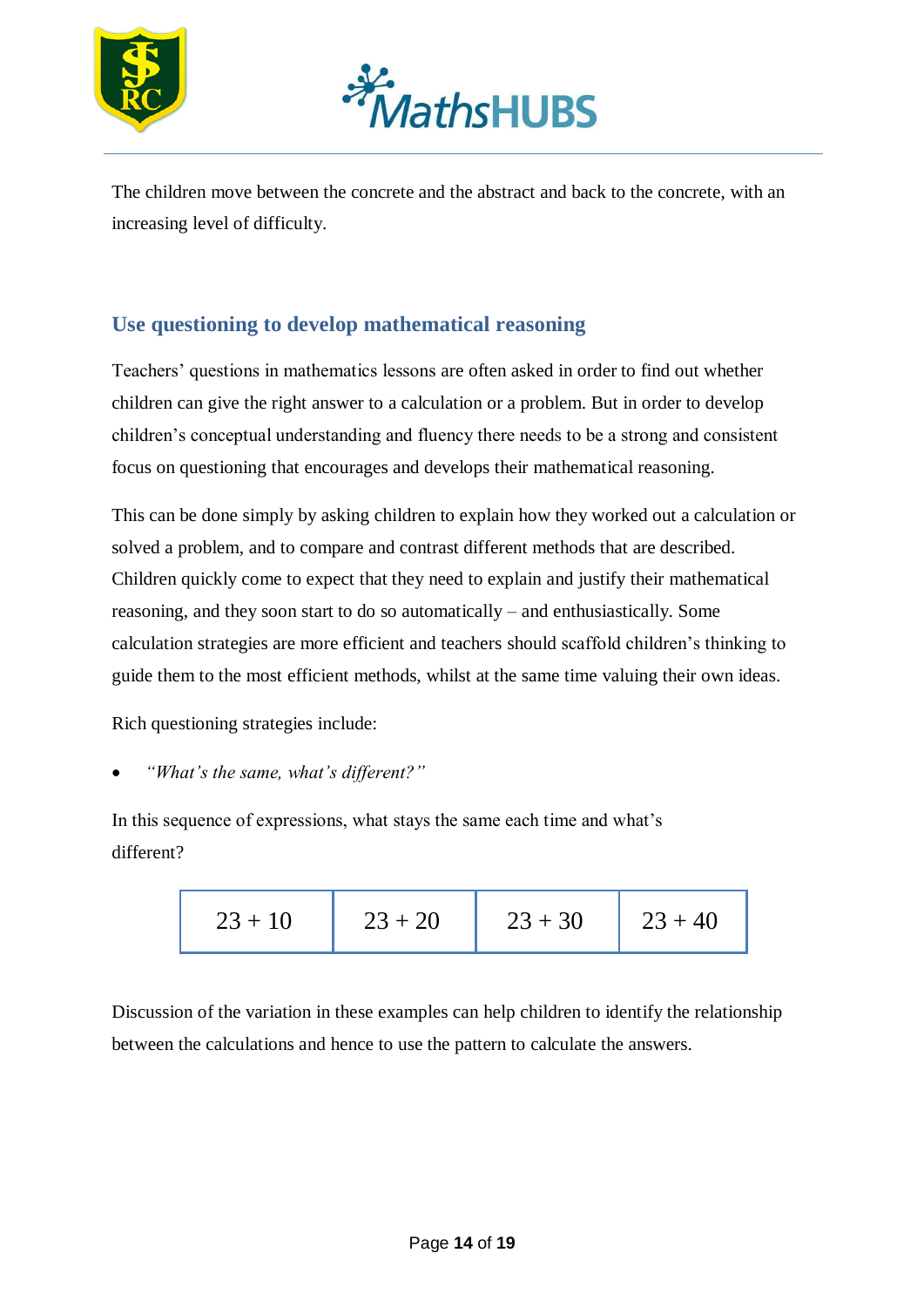



*"Odd one out"*

Which is the odd one out in this list of numbers: 24, 15, 16 and 22?

This encourages children to apply their existing conceptual understanding. Possible answers could be:

"15 is the odd one out because it's the only odd number in the list." "16 is

the odd one out because it's the only square number in the list."

"22 is the odd one out because it's the only number in the list with exactly four factors."

If children are asked to identify an 'odd one out' in this list of products:

 $24 \times 3$   $36 \times 4$   $13 \times 5$   $32 \times 2$ 

they might suggest:

"36  $\times$  4 is the only product whose answer is greater than 100." "13  $\times$ 

5 is the only product whose answer is an odd number."

*"Here's the answer. What could the question have been?"*

Children are asked to suggest possible questions that have a given answer. For example, in a lesson about addition of fractions, children could be asked to suggest possible ways to complete this sum:

$$
\Box + \Box = \frac{3}{4}
$$

*Identify the correct question*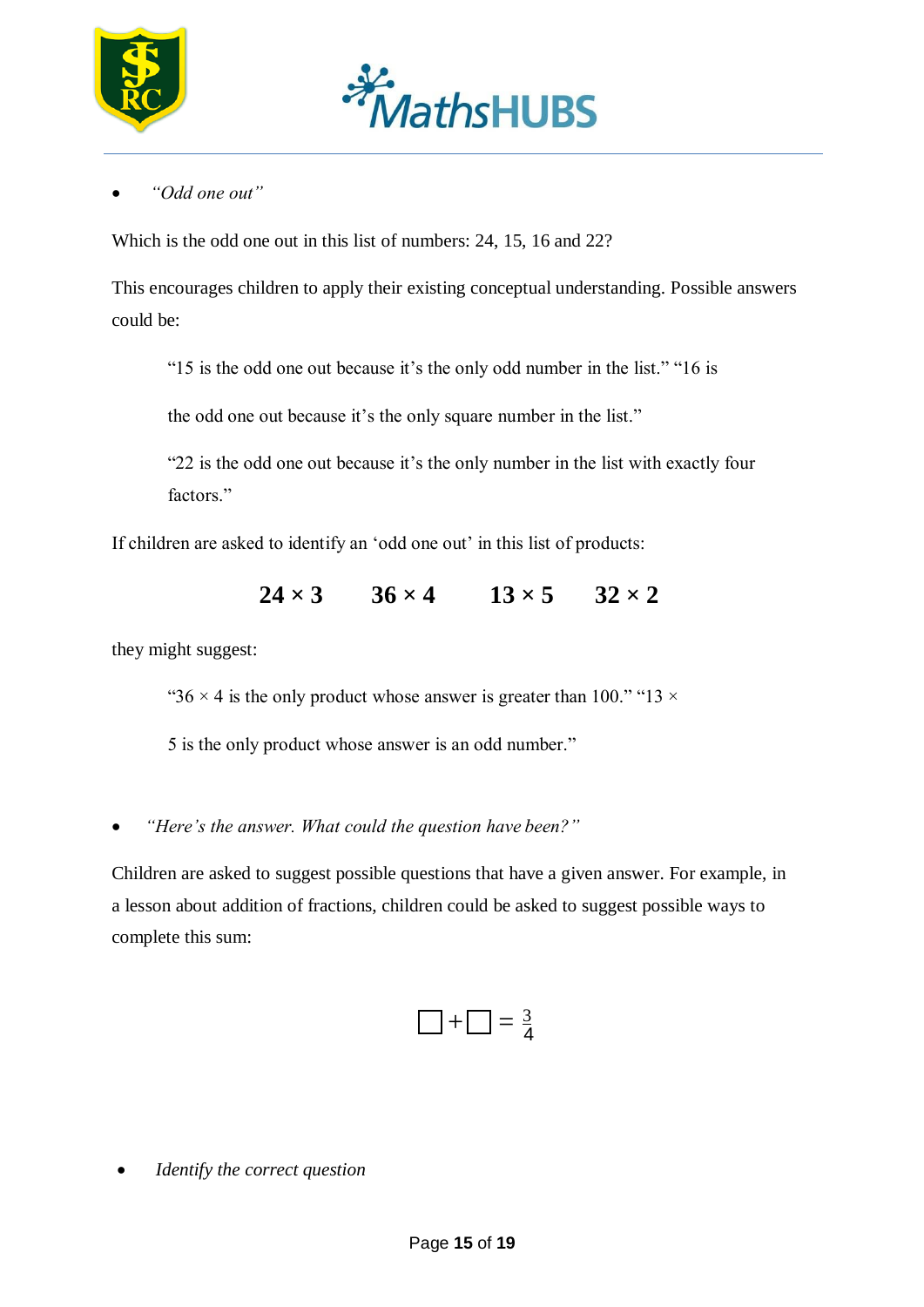



Here children are required to select the correct question: A

3.5m plank of wood weighs 4.2 kg

The calculation was:

**3.5 ÷ 4.2**

Was the question:

- a. How heavy is 1m of wood?
- b. How long is 1kg of wood?
- *True or False*

Children are given a series of equations are asked whether they are true or false:

# $4 \times 6 = 23$   $4 \times 6 = 6 \times 4$   $12 \div 2 = 24 \div 4$   $12 \times 2 = 24 \times 4$

Children are expected to reason about the relationships within the calculations rather than calculate

• *Greater than, less than or equal to >, <, or =* 

$$
3.4 \times 1.2 \text{ } 3.4 \qquad 5.76 \text{ } 5.76 \div 0.4 \qquad 4.69 \times \text{ } 24.69 \div 10
$$

These types of questions are further examples of intelligent practice where conceptual understanding is developed alongside the development of procedural fluency. They also give pupils who are, to use Ofsted's phrase, *rapid graspers* the opportunity to apply their understanding in more complex ways.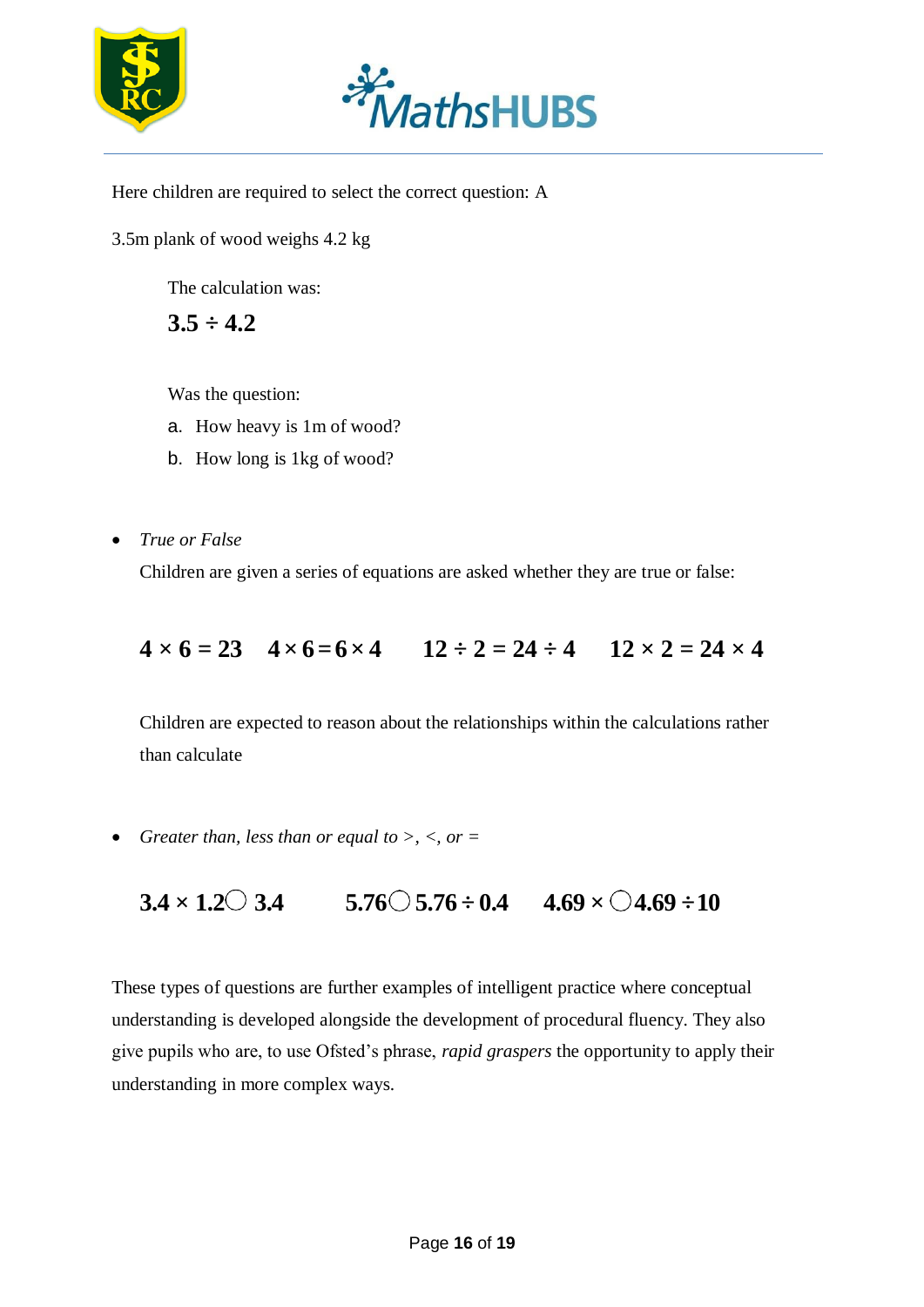



## <span id="page-16-0"></span>**Expect children to use correct mathematical terminology and to express their reasoning in complete sentences**

The quality of children's mathematical reasoning and conceptual understanding is significantly enhanced if they are consistently expected to use correct mathematical terminology (e.g. saying 'digit' rather than 'number') and to explain their mathematical thinking in complete sentences.

#### *I say, you say, you say, you say, we all say*

This technique enables the teacher to provide a sentence stem for children to communicate their ideas with mathematical precision and clarity. These sentence structures often express key conceptual ideas or generalities and provide a framework to embed conceptual knowledge and build understanding. For example:

#### *If the rectangle is the whole, the shaded part is one third of the whole.*

Having modelled the sentence, the teacher then asks individual children to repeat this, before asking the whole class to chorus chant the sentence. This provides children with a valuable sentence for talking about fractions. Repeated use helps to embed key conceptual knowledge.

Another example is where children fill in the missing parts of a sentence; varying the parts but keeping the sentence stem the same. For example: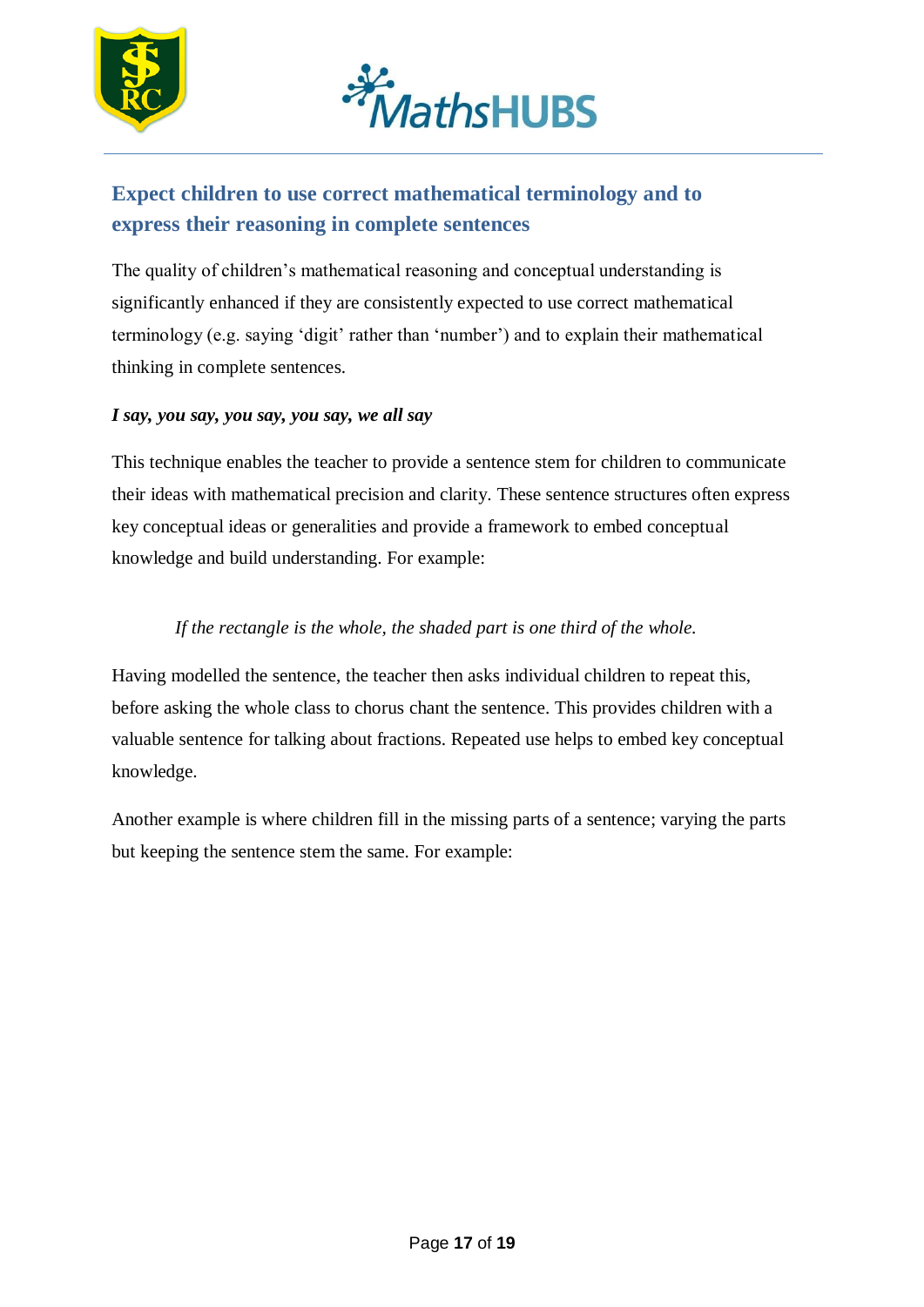



There are 12 **stars**.<sup>1</sup> **3** of the **stars** is equal to **4 stars**



Children use the same sentence stem to express other relationships. For example: There are 12 **stars**. **1 4** There are 12 **stars**. **1 2** of the **stars** is equal to **3 stars** of the **stars** is equal to **6 stars**

Similarly: